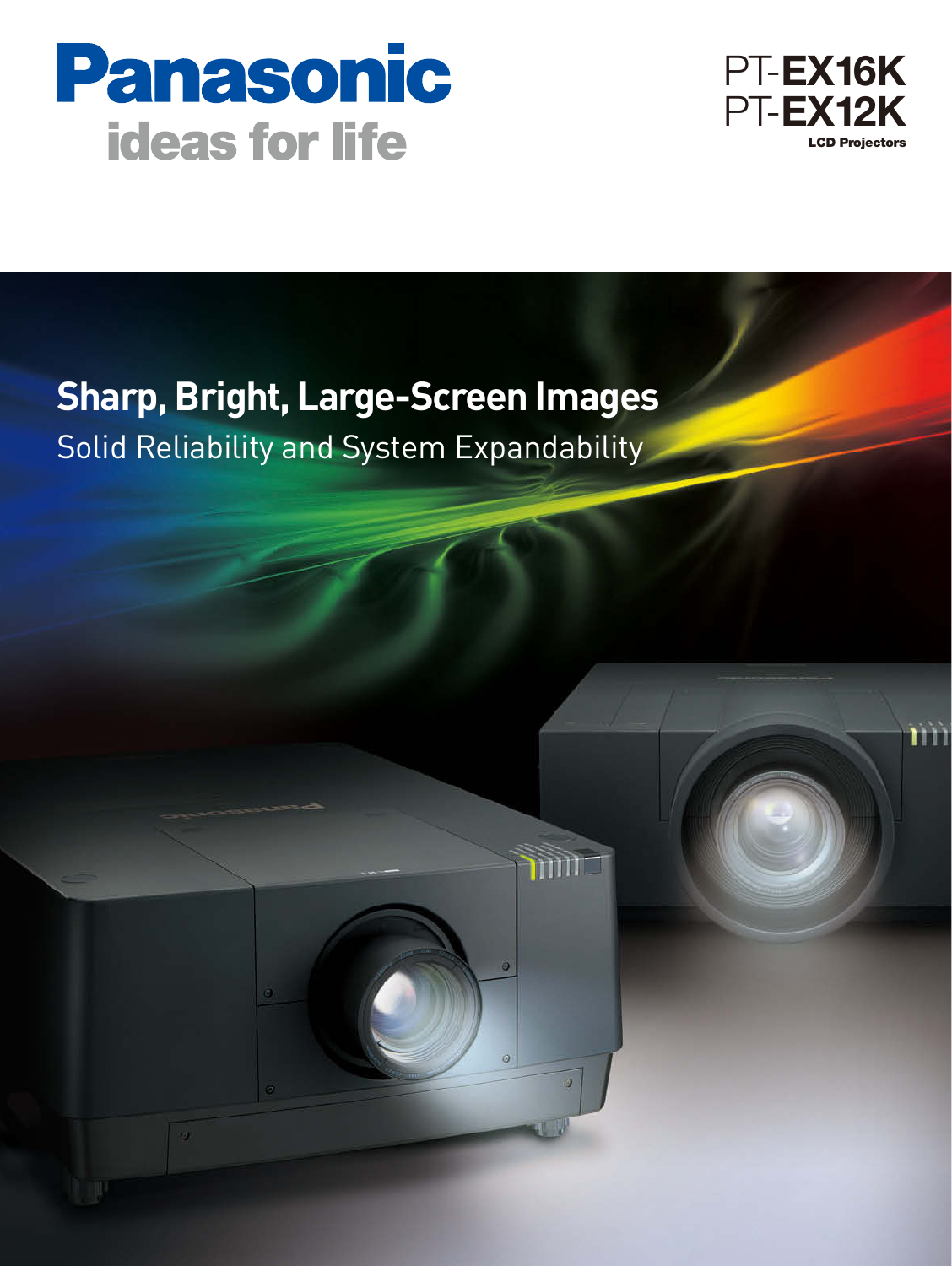# **Outstanding Performance for Large-Space Viewing**

**A 2-Model Lineup with the High-Brightness, 16,000-lm PT-EX16K and 13,000-lm PT-EX12K.**



**PT-EX12K\*** 13,000 lm XGA **NEW**

**\* Product numbers vary depending on the market. The product number in North America and Taiwan is PT-EX16KU/EX12KU. The product number in Europe, CIS, Asia (except Taiwan), Oceania, Middle East, and Africa is PT-EX16KE/EX12KE.**

### **Balancing the factors required to fill large spaces with breathtaking images.**

The PT-EX16K and PT-EX12K render crisp, clear, large-screen images with the remarkable brightness of 16,000 lm and 13,000 lm, respectively. Pure Color Control, which independently controls yellow brightness to improve color reproduction, attains this superb brightness with optimal coloring. And the Multi-Lamp Optical System maintains high reliability. System expansion functions include horizontal/vertical lens shift and a Multi-Screen Support System. These and other features enable flexible installation for a wide variety of applications.



**Trends in domestic revenue** 

E First-ou E Carned music Third-quarter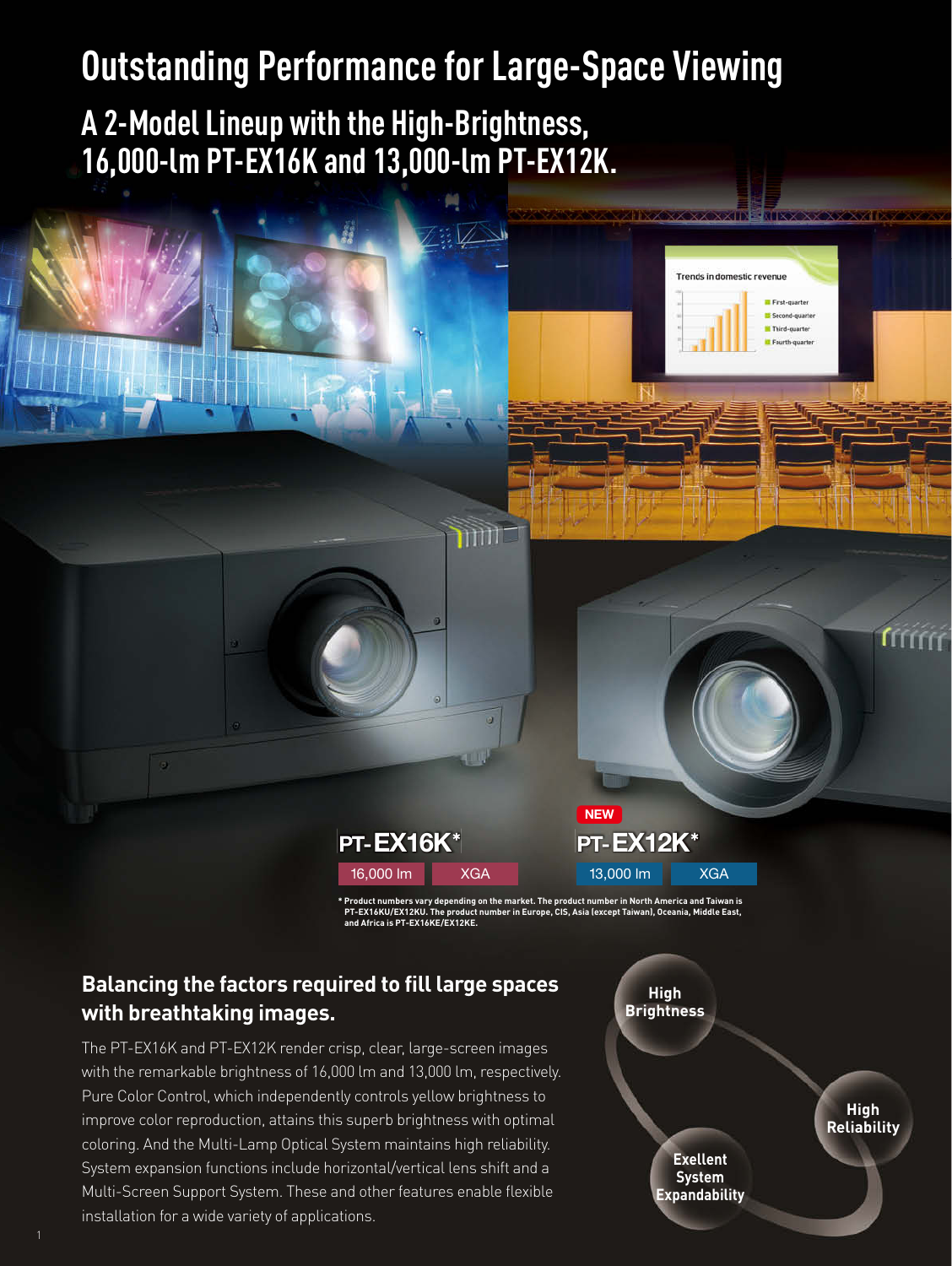#### **A Full 16,000 lm of Brightness and 2,500:1 Contrast**

**EX16K**

The 4-Lamp Optical System uses high-output, 380 W UHM lamps to deliver remarkable 16,000-lm brightness. And the contrast ratio is a high 2,500:1, to ensure bright, crisp, large-screen projection.

#### **High 13,000-lm Brightness and 4,000:1 Contrast**

**EX12K**

The 2-Lamp Optical System uses high-output, 380 W UHM lamps to produce high brightness of 13,000 lm. Contrast is also high at 4,000:1. Images are sharp and crisp.

### **Full 10-Bit Image Processing System**



The use of a full 10-bit image processing system provides smooth tonal expression. For example, skin tones appear natural and true to life.

### **Excellent Colors with Pure Color Control**

| EX16K |  |
|-------|--|
|       |  |
| EX12K |  |
|       |  |

It is inherently difficult for LCD projectors to attain both high brightness and superb color reproduction. For this reason, in addition to the three conventional LCD panels that control the light intensity for the red, blue and green primary colors, the PT-EX16K/EX12K also features a Pure Color Control function that independently controls the light intensity of yellow coloring. This provides rich overall color expression while maintaining brightness.



## High Reliability for Long-Time Use

#### **The Multi-Lamp Optical System Enables Stable, Extended Operation**



Even if one lamp goes out during use, the other lamps continue, so projection is not interrupted. Lamp Relay mode also allows long-time, continuous operation.

#### **Brightness and Lamp Replacement Cycle Guideline** - **PT-EX16K**

| Lamp                      | Brightness (lm) | Maximum lamp<br>replacement cycle (hours)*1 |
|---------------------------|-----------------|---------------------------------------------|
| Four lamps (Normal)       | 16.000          | 2.000                                       |
| Four lamps (Eco1 or Eco2) | 12.320          | 3.000                                       |
| Two lamps (Normal)        | 8.000           | 4.000                                       |
| Two lamps (Eco1 or Eco2)  | 6.160           | 6.000                                       |

- **PT-EX12K**

| Lamp                     | Brightness (lm) | Maximum lamp<br>replacement cycle (hours)*1 |
|--------------------------|-----------------|---------------------------------------------|
| Two lamps (Normal)       | 13.000          | 2.000                                       |
| Two lamps (Eco1 or Eco2) | 10.010          | 3.000                                       |
| One lamp (Normal)        | 6.500           | 4.000                                       |
| One lamp (Eco1 or Eco2)  | 5.005           | 6.000                                       |

#### **Highly Durable Optical Engine Ensures Excellent Long-Time Image Quality**



The LCD panels and polarizers inside the LCD projector's optical block tend to degrade over time. Their degradation adversely affects image quality. Inorganic materials are used for the LCD panels, and for the polarizers that are prone to degradation, to resist time-related changes in the optical block, therefore achieving a replacement cycle of up to 10,000 hours.

### **Adverse Dust Effects Prevented by a Long-Lasting Air Filter EX12K EX16K**

The use of a large pleated air filter has made it possible to achieve a replacement cycle of up to 5,000 hours.\*2 This greatly reduces maintenance hassles. The filter is also replaced from the front, so there is no need to detach the projector from its mounting bracket in ceiling-mounted applications.

### **The Long-Lasting Eco Filter with User-Friendly Maintenance**

#### **EX12K**

The PT-EX12K features the Eco Filter, which efficiently captures dust and requires no replacement for up to 12,000 hours.\*2 It consists of Micro Cut Filters\*<sup>3</sup> that use an ion effect to collect extremely small dust particles. These large-surface, pleated filters have a high dust collecting performance. In addition to its long replacement cycle, the Eco Filter can be washed with water\*4 for repeated use, further increasing its ecological performance.

The Eco Filter can also be removed through the top panel of the projector, enabling filter replacement on ceiling-mounted projectors without having to detach the projector from its mounting bracket.



#### **Optional Smoke Cut Filter Provides Protection from Fine Smoke Particles EX16K**

The projector can be equipped with an optional Smoke Cut Filter ET-SFE16 to prevent the entry of not only dust but also fine smoke particles, such as those used for special effects at events and stage performances.

\*1 The values above are maximum values when they are used in cycles of being turned on for 2 hours and off for 0.25 hours. When the lamps are turned on and off more frequently, the lamp replacement<br>cycle is shortened. The is not sufficiently clean after washing, replace it with a new one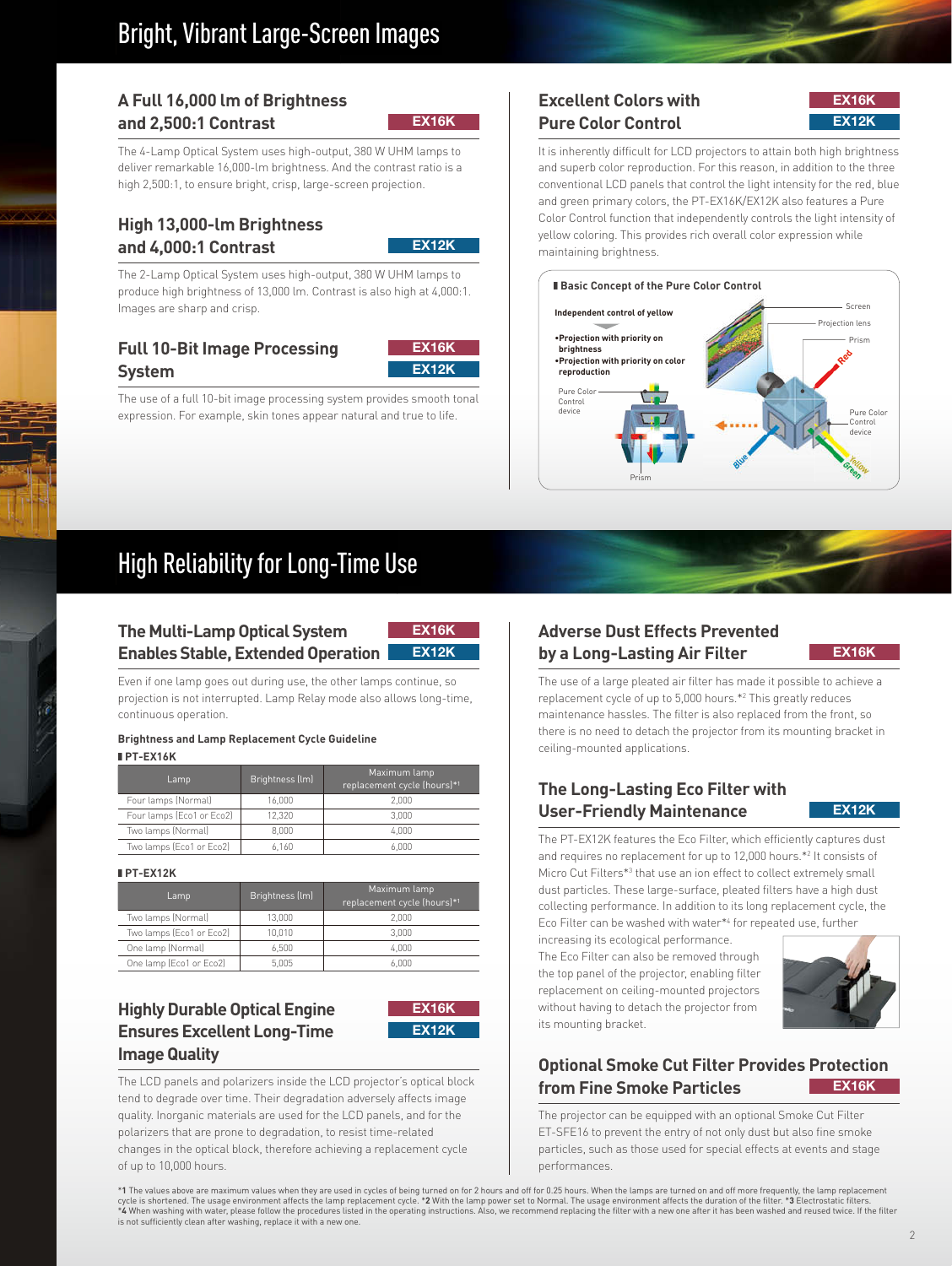## Excellent System Expandability for Versatile Installation

#### **The Horizontal/Vertical Lens Shift Function and a Variety of Lenses**

Both zooming and focusing can be done by remote control. The wide adjustment range of the powered horizontal/vertical lens shift function assures convenience and versatility during installation. You can also choose from a wide variety of lenses, from short or long focus zoom lenses to a fixed focus lens for rear projection. This makes it possible to install the projector in a variety of locations.

#### **Lens-centered Design**

**EX12K**

**EX16K**

**EX12K**

A lens-centered, symmetrical design provides ease of installation, eliminating the need for any special considerations when planning the installation site.



**EX16K**

**EX12K**

#### **Flexible Installation**

The projector can be rotated 360° vertically for flexible installation. This allows projection from directly above or below, for exciting visual possibilities in art galleries, theaters and showrooms.



### **Corner Keystone Correction Enables Angled Projection**



All you need to do is designate four points as the corners of the projected image, and this function automatically carries out horizontal and vertical keystone correction.

### **Multi-Screen Support System Seamlessly Connects Multiple Screens**



The Multi-Screen Support System optimally adjusts multiple screens: Edge blending, color matching.

#### **• Edge Blending**

The edges of adjacent screens can be blended and their luminance controlled.

#### **• Color Matching**

This function corrects for slight variations in the color reproduction range of individual projectors.



### **Versatile Interfaces and Illuminated Terminals and Control Panel**



The wide-ranging terminals include 2 sets of RGB inputs\*5 , an HDMI input, and a DVI-D input. Mounting the optional Interface Board ET-MD16SD1 also accommodates HD/SD-SDI signal input.

The terminal connection area is LED illuminated, and a backlight is

provided for the control panel buttons, ensuring smooth and easy operation in the dark.



\* Featured image is PT-EX12K. The serial input terminal of the PT-EX16K is a male type. The printings on the side of PT-EX16K differ slightly from the picture shown.

#### **Mechanical Shutter for a Total Screen Blackout**



The Mechanical Shutter lets you mechanically block the light to completely blackout the screen, and prevents light leakage from the lens. When closing the shutter, the projection image gradually fades out, then gradually fades in when opening, which brings more attractive stage effects.

#### **Easy Remote Control and Observation**



A web browser on a computer connected through a wired LAN system lets you remotely operate projectors and check their status. An e-mail messaging function can also notify you when a lamp needs replacement, and indicate the overall projector status. In addition, Multi Projector Monitoring and Control Software is available for monitoring and controlling multiple Panasonic projectors from a single PC. The wired LAN terminal is compatible with PJLink™ (class1), an open

protocol that is used by many manufacturers, to enable integrated control of systems that contain different brands of projectors.



**Pll** ink

### **Robust Carrying Handles**

**EX16K**

An iron base plate is mounted to the bottom of the main unit. Also, robust carrying handles attached to the base plate are designed for easy carrying of the projector.



**EX16K**

**EX16K**

**EX12K**

#### **Top-Panel Lamp Replacement Simplifies Maintenance**



in ceiling-mounted applications and greatly simplifies maintenance. \* Featured Image: PT-EX12K.

# **Direct Power Off**

The cooling fan continues to operate even when the main power switch is turned off after projection is finished. This also allows the power to be turned off by directly switching off the room's main breaker for systems, such as ceiling mounted systems, where the main power switch cannot be reached.

### **A Remote Control ID**



Projector identification system for remote control allocation of up to 64 projectors allows simultaneous or individual control when multiple projectors are used.

\* Featured Image: PT-EX12K.

#### **Effective Theft Prevention with the Startup Logo\*6**



You can change the default Panasonic logo to any logo you want, such as your company's logo for example.

\***5** One set supports YPBPR (YCBCR) signals.

\***6** The included Logo Transfer Software is required to upload a new logo.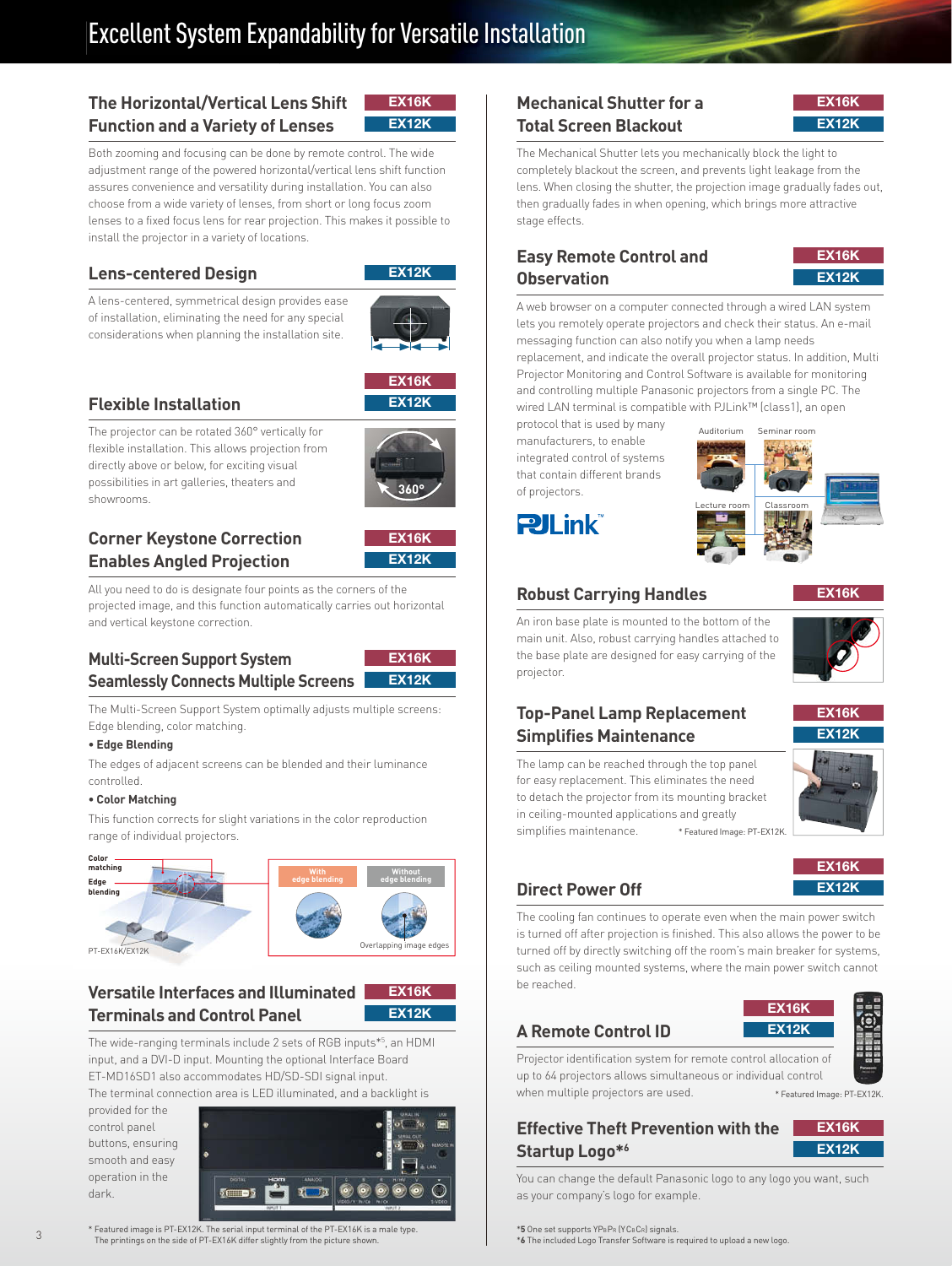# Ecology-Conscious Design

Panasonic works from every angle to minimize environmental impact in the product design, production and delivery processes, and in the performance of the product during its life cycle. The PT-EX16K/EX12K projectors reflect the following ecological considerations.

- No halogenated flame retardants are used in the cabinet.
- Lead-free glass is used for the lens.
- Lamp power switching further reduces power consumption.
- RoHS compliant



|                    |                |                 |                  |                          |                 |                |                 |                |                                                     |                           |                  |                           |                           |                 |                           |                |                | ET-ELW06 / ELW02 /                          |                         |                 |
|--------------------|----------------|-----------------|------------------|--------------------------|-----------------|----------------|-----------------|----------------|-----------------------------------------------------|---------------------------|------------------|---------------------------|---------------------------|-----------------|---------------------------|----------------|----------------|---------------------------------------------|-------------------------|-----------------|
| Throw ratio        | $1.2 - 1.5:1$  |                 | $1.4 - 1.8:1$    |                          | $1.5 - 2.0:1$   |                | $2.0 - 2.6:1$   |                | $2.6 - 3.5:1$                                       |                           | $3.5 - 4.5:1$    |                           | $4.4 - 6.2:1$             |                 | $6.3 - 9.0:1$             |                | 0.8:1          | ELW04 / ELS03 /<br>ELM01 / ELT02 /<br>ELT03 | ET-ELS02                | ET-ELWO         |
| [4:3 aspect ratio] | min.(wide)     | max.(tele)      | min.(wide)       | max.(tele)               | min.(wide)      | max.(tele)     | min.(wide)      | max.(tele)     | min.(wide)                                          | max.(tele)                | min.(wide)       | max.(tele)                | min.(wide)                | max.ftelel      | min. (wide)               | max.ftelel     | fixed          |                                             |                         | fixed           |
| $1.02$ $[40"]$     | $0.91$ $(3.0)$ | $1.17$ $(3.8)$  | $1.07$ $(3.5)$   | 1.42 [4.7]               | $1.15$ $(3.8)$  | 1.56 [5.1]     | $1.48$ $(4.9)$  | $1.99$ $(6.5)$ |                                                     |                           | $2.87$ $[9.4]$   | 3.69 (12.1)               | 3.75 (12.3)               | 5.11 (16.8)     | 5.27 (17.3)               | 7.58 (24.9)    | $0.60$ $(2.0)$ | $0.07 - 0.55$ $[0.2 - 1.8]$                 | $0 - 0.61$ $(0 - 2.0)$  | $0.31$ $(1.0)$  |
| $1.27$ [50"]       | $1.16$ $(3.8)$ | $1.49$ $[4.9]$  | $1.36$ $[4.5]$   | $1.80$ $(5.9)$           | $1.47$ $[4.8]$  | 1.98 [6.5]     | 1.90 [6.2]      | $2.53$ $[8.3]$ |                                                     |                           | 3.56 (11.7)      | $4.58$ $(15.0)$           | 4.63 (15.2)               | $6.35$ $(20.8)$ | $6.50$ $(21.3)$           | 9.38 (30.8)    | $0.77$ $(2.5)$ | $0.09 - 0.68$ $[0.3 - 2.2]$                 | $0 - 0.77$ $(0 - 2.5)$  | $0.39$ $(1.3)$  |
| $1.52$ $[60"]$     | 140[46]        | 181 (59)        | $1.65$ $(5.4)$   | $2.18$ $[7.2]$           | 179 [59]        | $2.40$ $[7.9]$ | 2.32 [7.6]      | 3.08 (10.1)    | ÷.                                                  |                           | 4 26 (14 0)      | 5 48 (18 0)               | 5.51 (18.1)               | 7.58 (24.9)     | 7.73 (25.4)               | 11.19 (36.7)   | 0.94 (3.1)     | $0.11 - 0.82$ $(0.4 - 2.7)$                 | $0 - 0.92$ $[0 - 3.0]$  | $0.46$ $(1.5)$  |
| 1.78 [70"]         | $1.65$ $[5.4]$ | $2.12$ $(7.0)$  | 1.94 [6.4]       | 2.56 [8.4]               | $2.12$ $(7.0)$  | $2.82$ $[9.3]$ | $2.74$ $[9.0]$  | 3.63 (11.9)    |                                                     |                           | 4.95 (16.2)      | 6.38 (20.9)               | 6.39 (21.0)               | 8.82 (28.9)     | 8.96 (29.4)               | 13.00 (42.7)   | $1.10$ $(3.6)$ | $0.12 - 0.95$ $[0.4 - 3.1]$                 | $0 - 1.07$ $(0 - 3.5)$  | $0.54$ $(1.8)$  |
| $2.03$ $[80"]$     | $1.89$ $(6.2)$ | 2.44 [8.0]      | $2.23$ $[7.3]$   | $2.93$ $(9.6)$           | $2.44$ $[8.0]$  | 3.24 (10.6)    | 3.16 (10.4)     | 4.18 (13.7)    |                                                     |                           | 5.65 (18.5)      | 7.28 (23.9)               | 7.27 (23.9)               | 10.05 (33.0)    | 10.19 (33.4)              | 14.80 [48.6]   | $1.27$ $[4.2]$ | $0.14 - 1.09$ $[0.5 - 3.6]$                 | $0 - 1.22$ $(0 - 4.0)$  | $0.61$ $(2.0)$  |
| 2.29 [90"]         | $2.13$ $[7.0]$ | $2.76$ $[9.1]$  | $2.52$ $[8.3]$   | $3.31$ $[10.9]$          | $2.76$ [9.1]    | 3.66 (12.0)    | 3.58 (11.7)     | 4.72 (15.5)    | $\sim$                                              |                           | $6.34$ $[20.8]$  | 8.18 (26.8)               | 8.14 (26.7)               | 11.28 (37.0)    | 11.42 (37.5)              | 16.61 (54.5)   | $1.44$ $[4.7]$ | $0.16 - 1.23$ $[0.5 - 4.0]$                 | $0 - 1.38$ $[0 - 4.5]$  | $0.69$ $(2.3)$  |
| 2.54 [100"]        | 2 38 [78]      | 3.08 (10.1)     | $2.81$ $[9.2]$   | 3.69 (12.1)              | 3.08 (10.1)     | 4.08 (13.4)    | 4.00 (13.1)     | 5.27 (17.3)    | 5.22 (17.1)                                         | $7.10$ $(23.3)$           | 7.04 [23.1]      | 9 08 (29 8)               | $9.02$ $[29.6]$           | 12.52 (41.1)    | $12.65$ $(41.5)$          | 18.42 [60.4]   | $1.60$ $[5.2]$ | $0.17 - 1.36$ $[0.6 - 4.5]$                 | $0 - 1.53$ $(0 - 5.0)$  | 077 125         |
| 3.05 [120"]        | $2.87$ $[9.4]$ | 3.71 (12.2)     | 3.39 [11.1]      | 4.44 [14.6]              | 3.72 (12.2)     | 4.92 (16.1)    | 4.85 (15.9)     | 6.36 (20.9)    | 6.30 (20.7)                                         | 8.56 (28.1)               | 8.42 [27.6]      | 10.88 (35.7)              | 10.78 (35.4)              | 14.99 (49.2)    | 15.11 (49.6)              | 22.03 [72.3]   | 1.94 (6.4)     | $0.21 - 1.63$ $[0.7 - 5.3]$                 | $0 - 1.83$ $(0 - 6.0)$  | $0.92$ (3.0)    |
| 3.81 [150"]        | 3.60 (11.8)    | 4.66 [15.3]     | 4.26 (14.0)      | 5.57 (18.3)              | 4.69 (15.4)     | $6.18$ (20.3)  | $6.11$ $(20.0)$ | 8.00 (26.2)    | 7.92 (26.0)                                         | 10.73 (35.2)              | 10.51 (34.5)     | 13.57 (44.5)              | 13.42 (44.0)              | 18.69 [61.3]    | 18.80 (61.7)              | 27.45 (90.1)   | 2.44 [8.0]     | $0.26 - 2.04$ $[0.9 - 6.7]$                 | $0 - 2.29$ $(0 - 7.5)$  | $.15$ $(3.8)$   |
| 5.08 [200"]        | 4.82 (15.8)    | $6.25$ $[20.5]$ | 5.71 (18.7)      | 7.46 [24.5]              | $6.29$ $[20.6]$ | 8.28 (27.2)    | 8.21 (26.9)     | 10.74 (35.2)   | 10.61 (34.8)                                        | 14.36 [47.1]              | 13.98 (45.9)     | 18.07 (59.3)              | 17.82 (58.5)              | 24.86 [81.6]    | 24.94 [81.8]              | 36.49 [119.7]  | 3.27 (10.7)    | $0.34 - 2.72$ $[1.1 - 8.9]$                 | $0 - 3.05(0 - 10.0)$    | $1.53$ $(5.0)$  |
| 6.35 [250"]        | 6.04 (19.8)    | 7.83 (25.7)     | $7.16$ $[23.5]$  | 9.35 (30.7)              | 7.90 (25.9)     | 10.38 (34.1)   | 10.32 (33.9)    | 13.47 (44.2)   | 13.31 (43.7)                                        | 18.00 (59.1)              | $17.45$ $[57.3]$ | 22.56 [74.0]              | 22.22 (72.9)              | 31.03(101.8)    | 31.09(102.0)              | 45.52(149.3)   | (10113.5)      | $0.42 - 3.40$ $[1.4 - 11.2]$                | $0 - 3.81$ $(0 - 12.5)$ | $1.91\quad16.3$ |
| 7.62 [300"]        | 7.26 (23.8)    | $9.42$ $(30.9)$ |                  | 8.61 (28.2) 11.23 (36.8) | $9.51$ $(31.2)$ | 12.48 (40.9)   | 12.42 (40.7)    | 16.21 (53.2)   |                                                     | 16.00 (52.5) 21.63 (71.0) | 20.92 [68.6]     | 27.05 (88.7) 26.62 (87.3) |                           | 37.20(122.0)    | 37.24(122.2) 54.55(179.0) |                | 4.94 [16.2]    | $0.51 - 4.07$ $(1.7 - 13.4)$                | $0 - 4.58$ $[0 - 15.0]$ | 2.29 (7.5)      |
| 10.16 [400"]       | 9.69 [31.8]    | 12.59 [41.3]    | 11.51 [37.8]     | 15.00 (49.2)             | 12.72 (41.7)    | 16.68 (54.7)   | 16.63 (54.6)    | 21.68 (71.1)   | 21.39 (70.2)                                        | 28.89 (94.8)              | 27.87 [91.4]     |                           | 36.04(118.2) 35.42(116.2) | 49.54(162.5)    | 49.53 [162.5]             | 72.62(238.3)   | 6.60 (21.7)    | $0.68 - 5.43$ (2.2 - 17.8)                  | $0 - 6.10 [0 - 20.0]$   | 3.05 (10.0)     |
| 12.70 [500"]       | 12.13 (39.8)   | 15.76 (51.7)    | $14.41$ $[47.3]$ | 18.78 [61.6]             | 15.94 (52.3)    | 20.88 (68.5)   | 20.84 (68.4)    |                | 27.15 (89.1) 26.79 (87.9) 36.15(118.6) 34.81(114.2) |                           |                  |                           | 45.03(147.7) 44.22(145.1) | 61.88(203.0)    | 61.83 (202.9)             | 90.69(297.5)   | 8.27 (27.1     | $0.84 - 6.79$ $(2.8 - 22.3)$                | $0 - 7.62$ $[0 - 25.0]$ | 3.81 (12.5)     |
| 15.24 [600"]       | 14.57 (47.8)   | 18.93 (62.1)    | 17.30 (56.8)     | 22.55 (74.0)             | 19.15 (62.8)    | 25.07 (82.3)   | 25.05 (82.2)    | 32.61(107.0)   | 32.18(105.6) 43.41(142.4)                           |                           | 41.76(137.0)     | 54.01(177.2)              | 53.02(174.0)              | 74.22 (243.5)   | 74.12(243.2)              | 108.76 (356.8) | 9.94(32.6)     | $1.01 - 8.14$ $(3.3 - 26.7)$                | $0 - 9.15 [0 - 30.0]$   | 4.57 (15.0)     |